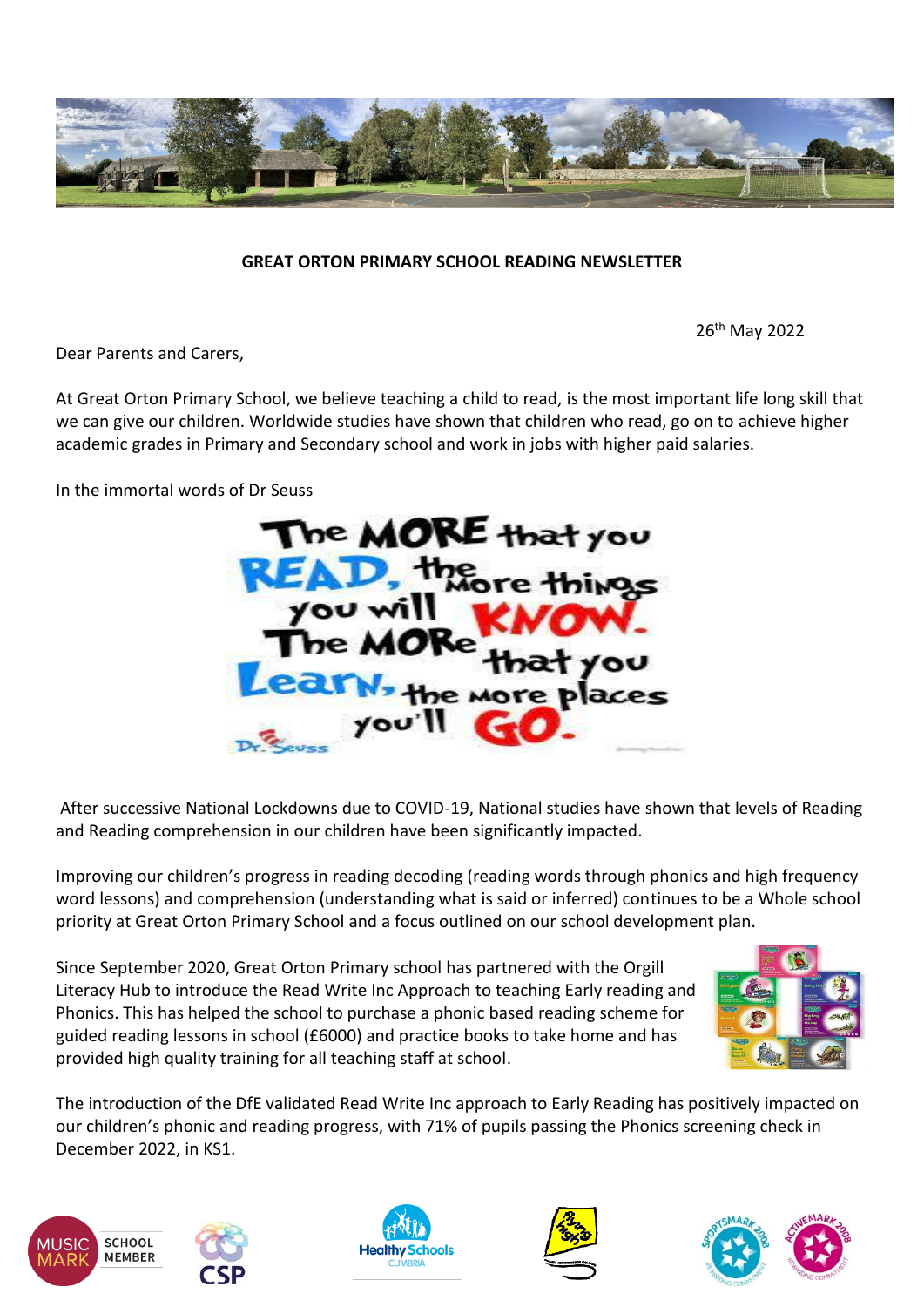Across the school, children are being taught explicit comprehension skills using 'Cracking Comprehension' lessons. This is being further developed through the use of a 'Reciprocal Reading' approach to discussion about text to aid understanding. This is helping our children to develop and understand new vocabulary and make inferences.

The school has continued to increase the use of Quality 'English' Texts to motivate and challenge pupils in Literacy Lessons and has upgraded the Great Orton Library stock, to help children find stories and authors they like.



This year, we are encouraging our children to develop a 'reading for pleasure' attitude through additional reading time and story reading in class which has led to Theatre visits to see the production of Tom's Midnight Garden and Billionaire boy with KS2; Dressing up for fun filled book -based lessons for World Book Day and visiting Carlisle library to become members.



During the week commencing the 13<sup>th</sup> June, 2022 we will also be taking part in a week of book and literacybased activities with author's as part of the CSP Literacy festival. This is going to be a fun filled and action packed week for all our children! More information to follow.

## **We need your help!**

To help us continue to develop our Reading Curriculum at Great Orton Primary School and help us support you, when reading at home, I would like you to complete the Reading Survey attached by Friday 10<sup>th</sup> June 2022 and return to the school office.

I thank you for your help and support.

Kind regards

*Catherine Bellas*

Acting Headteacher